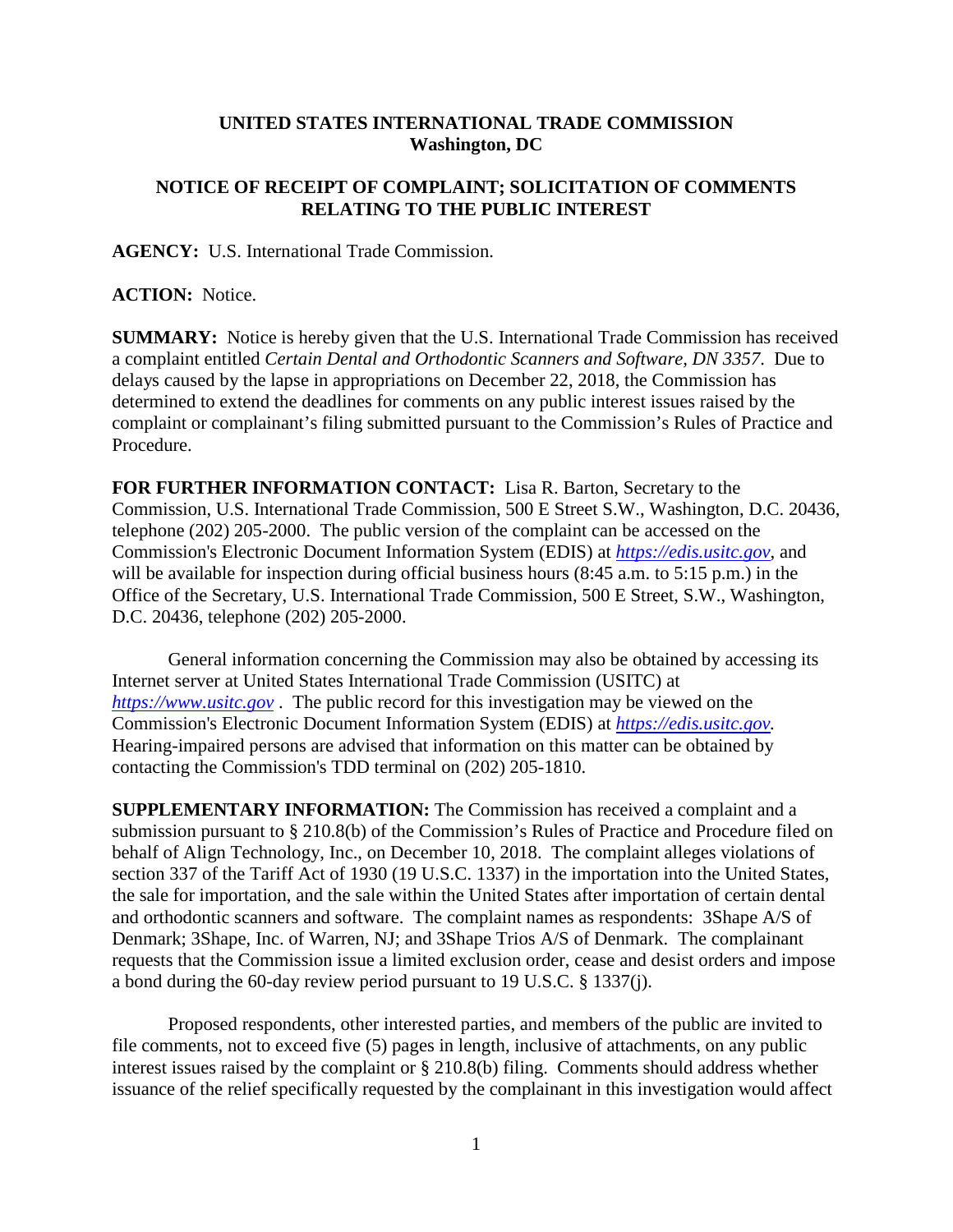the public health and welfare in the United States, competitive conditions in the United States economy, the production of like or directly competitive articles in the United States, or United States consumers.

In particular, the Commission is interested in comments that:

- (i) explain how the articles potentially subject to the requested remedial orders are used in the United States;
- (ii) identify any public health, safety, or welfare concerns in the United States relating to the requested remedial orders;
- (iii) identify like or directly competitive articles that complainant, its licensees, or third parties make in the United States which could replace the subject articles if they were to be excluded;
- (iv) indicate whether complainant, complainant's licensees, and/or third party suppliers have the capacity to replace the volume of articles potentially subject to the requested exclusion order and/or a cease and desist order within a commercially reasonable time; and
- (v) explain how the requested remedial orders would impact United States consumers.

Written submissions on the public interest must be filed no later than by close of business on February 12, 2019. There will be further opportunities for comment on the public interest after the issuance of any final initial determination in this investigation. Any written submissions on other issues should be filed no later than by close of business on February 13, 2019. Complainant may file a reply to any written submission no later than by close of business on February 15, 2019.

Persons filing written submissions must file the original document electronically on or before the deadlines stated above and submit 8 true paper copies to the Office of the Secretary by noon the next day pursuant to § 210.4(f) of the Commission's Rules of Practice and Procedure (19 CFR 210.4(f)). Submissions should refer to the docket number ("Docket No. 3357") in a prominent place on the cover page and/or the first page. (*See* Handbook for Electronic Filing Procedures, **Electronic Filing Procedures**<sup>[1](#page-1-0)</sup>). Persons with questions regarding filing should contact the Secretary (202-205-2000).

Any person desiring to submit a document to the Commission in confidence must request confidential treatment. All such requests should be directed to the Secretary to the Commission and must include a full statement of the reasons why the Commission should grant such treatment. *See* 19 CFR 201.6. Documents for which confidential treatment by the Commission is properly sought will be treated accordingly. All such requests should be directed to the

 $\overline{a}$ 

<span id="page-1-0"></span><sup>1</sup> Handbook for Electronic Filing Procedures:

*[https://www.usitc.gov/documents/handbook\\_on\\_filing\\_procedures.pdf](https://www.usitc.gov/documents/handbook_on_filing_procedures.pdf)*